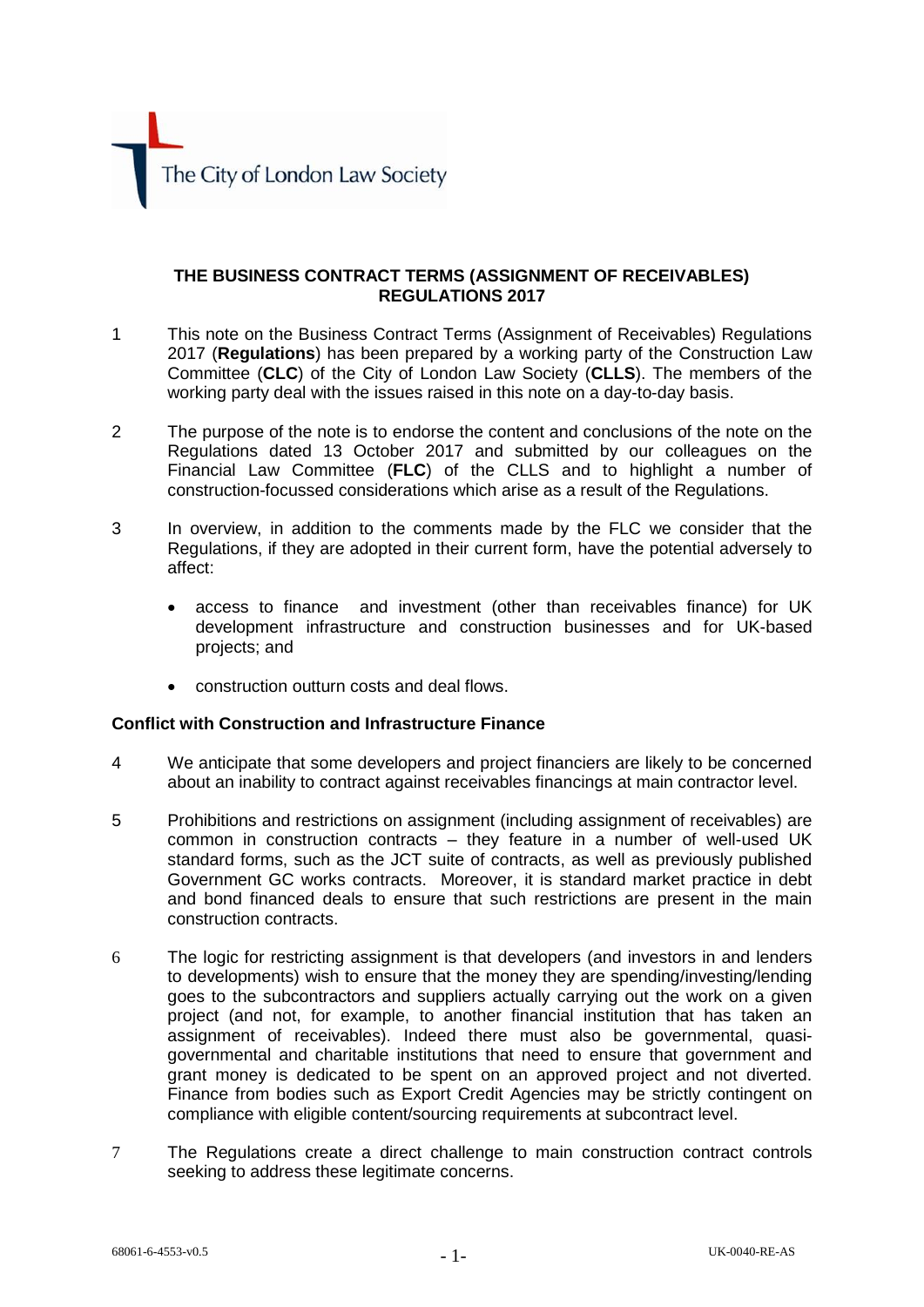# **Construction legislation**

- 8 The focus of construction industry payment legislation<sup>1</sup> has been to ensure prompt payment to contractors and subcontractors for the benefit of the whole contracting chain. The Regulations will apply to a number of contracts which do not fall under the scope of that payment legislation, although certain exclusions are very similar. By preventing restrictions on assignment of receivables in main/large contracts, it may be argued by some that this could disrupt cash-flows within projects.
- 9 One possible consequence of the Regulations therefore, could be to increase interest in direct subcontractor payment rights and/or project bank accounts. Although Government policy has been firmly behind such mechanisms, this has assumed that cash-flow margins lost are not simply replaced elsewhere in a pricing model. A further potential consequence of such models is that main contractors will not be willing to take responsibility for subcontractors for whom they do not receive payment (again, often a key requirement of construction lenders and investors).

## **Set-Off**

- 10 Construction contract payment processes can be quite varied but, as a general rule, employers are typically keen to preserve wide set-off entitlements and contractors and subcontractors do likewise in subcontracts. Indeed, whilst UK construction legislation has regulated the process for withholding from payments to prevent abuses, it has never sought to limit entitlements to do so and arguably enshrines these rights. The potential risks to an employer's right to set off/withhold payments has been the other principal reason given for prohibiting assignment and is therefore an obvious area of concern with the Regulations.
- 11 Should the Regulations constrain or create uncertainty in relation to set-off rights, for example, in relation to critical liquidated damages regimes or defect rectification remedies, this could impact on employers' (and their funders') risk analysis. Arguably it could even have adverse implications for the size and nature of performance security (e.g. retention or bonding), where legitimately required on a project. Generally, larger bonding requirements mean both greater outturn costs for employers, who typically pay their contractors their bond costs, and less flexibility for contractors whose ability to take on multiple projects will be fettered by having more of their bonding capacity tied up on fewer projects.
- 12 It would certainly cause issues for the unaware if an effect of the Regulations was to compromise the ability of payer entities to make withholdings and pay less when otherwise entitled to do so. It would be even more unfortunate if a further consequence of the Regulations were to be the reversal of the general thrust of policy and trends on retention and bonding, if cautious employers seek liquid security to address a possible loss of set-off rights.
- 13 The interface between the Regulations and the UK construction legislation would also need to be considered. The UK construction legislation establishes a requirement to serve pay less notices on payees (with the intention that prompt notice is given on any withholding). The payee is defined in the legislation as "… the person to whom the payment is due…" and so, we would assume, following any assignment, that would be the assignee. If pay less notices were to be served on the

1

<sup>&</sup>lt;sup>1</sup> Most notably, the Housing Grants, Construction and Regeneration Act 1996, as amended by the Local Democracy, Economic Development and Construction Act 2009.